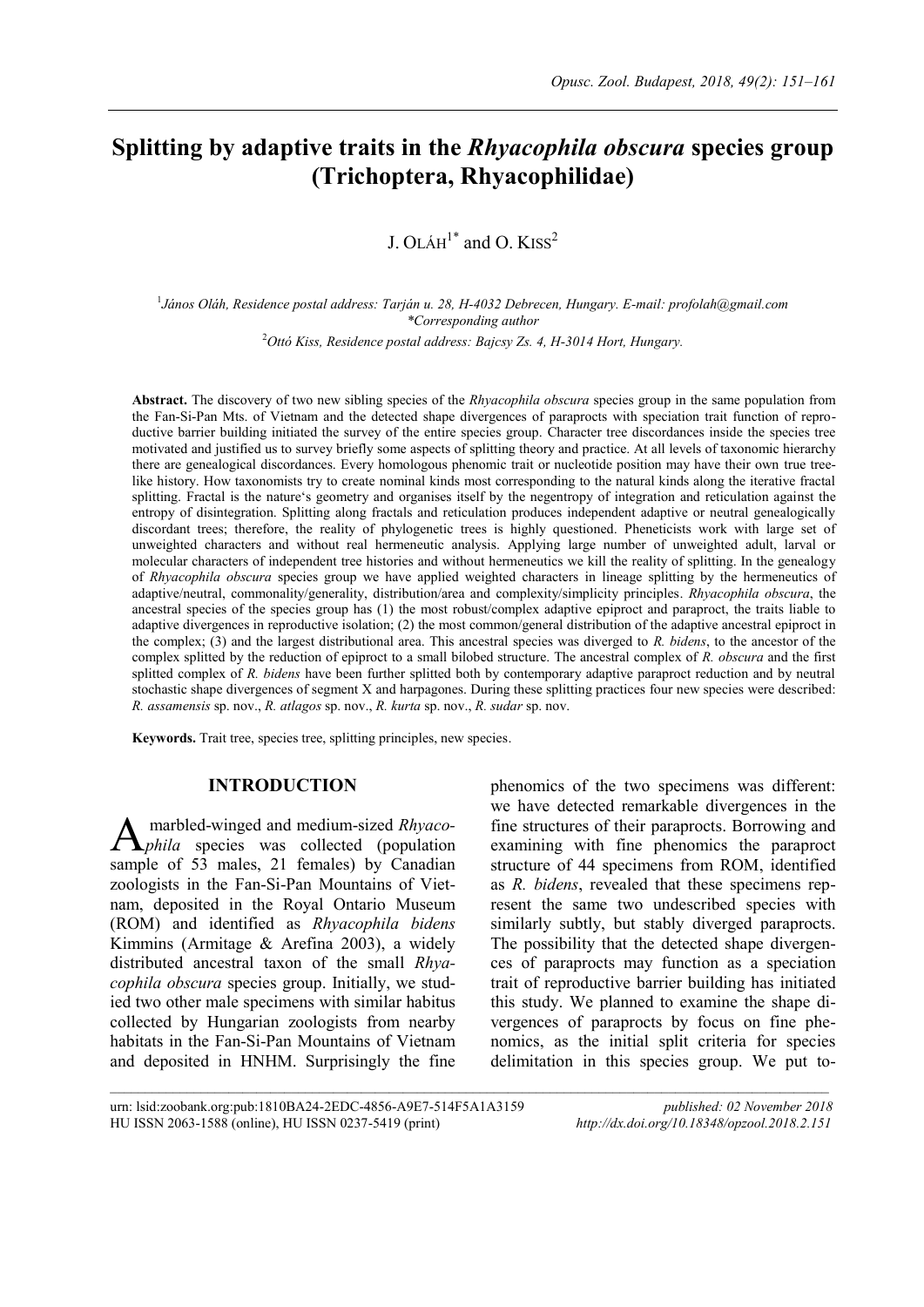gether, collected or loaned, all the available specimens, including type materials, of the entire species group scattered in various collections.

## **Splitting theory and practice**

In general the detection of shape divergences in speciation traits requires the application of both the principles and practices of fine phenomics. Its arsenal and essence are not limited just to higher magnification. Most important is that focused due attention must be directed to traits of reproductive structures with subtle and stable divergences. It routinely includes and requires careful empirical practice and hermeneutics on *(1)* character selection; *(2)* character analysis; *(3)* character ranking; *(4)* screening possible supertraits involved in reproductive isolation; *(5)* fine cleaning and clearing of genitalia; *(6)* adequate microscopic resolution; *(7)* comparative and proper selection of the examination view for trait presentation and drawing; *(8)* variability range detection for adaptive/neutral distinction. By proper application and further development of fine phenomic there exists a real potential to detect stable shape divergences in the early reproductive barrier building enabling us to delineate incipient sibling phylogenetic species by the initial splitting criteria. This is confirmed here by delineating incipient species by speciation trait of paraproct in the *Rhyacophila obscura* species group. Young species delimited either by virtual neutral sequences or by empirical speciation traits are exposed to traditional debates between splitters of differences and lumpers of similarities. However, not the taxonomists, but the universe itself splits the entities of nature in an iterative fractal mode by integrative organisation (Oláh *et al.* 2018). Taxonomists try establishing nominal kinds, the taxa most corresponding to the natural kinds of this fractal splitting.

*Splitting along fractals*. Anything is fractal if the new outgrowths are proliferating by iteration principle like river networks, plant trees, phylogenetic trees or human vascular system (Oláh *et al*. 2017). Fractal splitting, being iterative, contains and reflects its own semantics, almost self-explanatory. The gross taxonomy, our present nominal

kinds rely upon principle that divergence (splitting the lineages) occurs in nature, in spite of reticulation (melding of lineages). But in nature, reticulation dominates over divergence and integration over selection according to the general organisational system: aggregates of element in interaction (Botnariuc 1967). Both the reticulation and divergence, like the nature itself, are organised in fractal pattern. These iterative mechanisms occur and function along the largest and along the smallest, irreducible cladistic units. Fractal is the nature's geometry and organises itself by the negentropy of integration and reticulation against the entropy of disintegration (Oláh *et al*. 2018).

*Independent spontaneous splitting*. All taxa are a mix in various rations of ancestral and derived characteristics (Omland *et al.* 2008). These classical entities are composed of quantums and are the results of quantum mechanisms. They are products *(1)* of einselection (Zurek 2003); *(2)* of the environment induces decoherence, when entangled particles decohere; *(3)* of the collapse of wave-packet superposition along a single eigenstate with known eigenvalue. Taxa are products from the probability cloud of gene/trait trees in species trees. It seems that interacting with the environment splits the world along fractal iteration on all level of organisation. Under the permanent external and internal perturbation pressures there is a counteracting comparative balancing power of integrative organisation to sustain structural and functional autonomy in every onceemerged entity. These protective mechanisms may function by reinforcement like inverse barriers in quantum tunnelling, and they are more elaborated for adaptive traits and less effective for neutral traits. As a result neutral traits are more exposed to stochastic pressures of random effects and the single or various packages of combined characters could be randomly and independently ancestral or derived. Nevertheless, the most adapted stochastic splitting is the end product of speciation supervised by the balancing power of the integrative organisation. As a result at all levels of taxonomic hierarchy there are genealogical discordances, every homologous phenomic trait or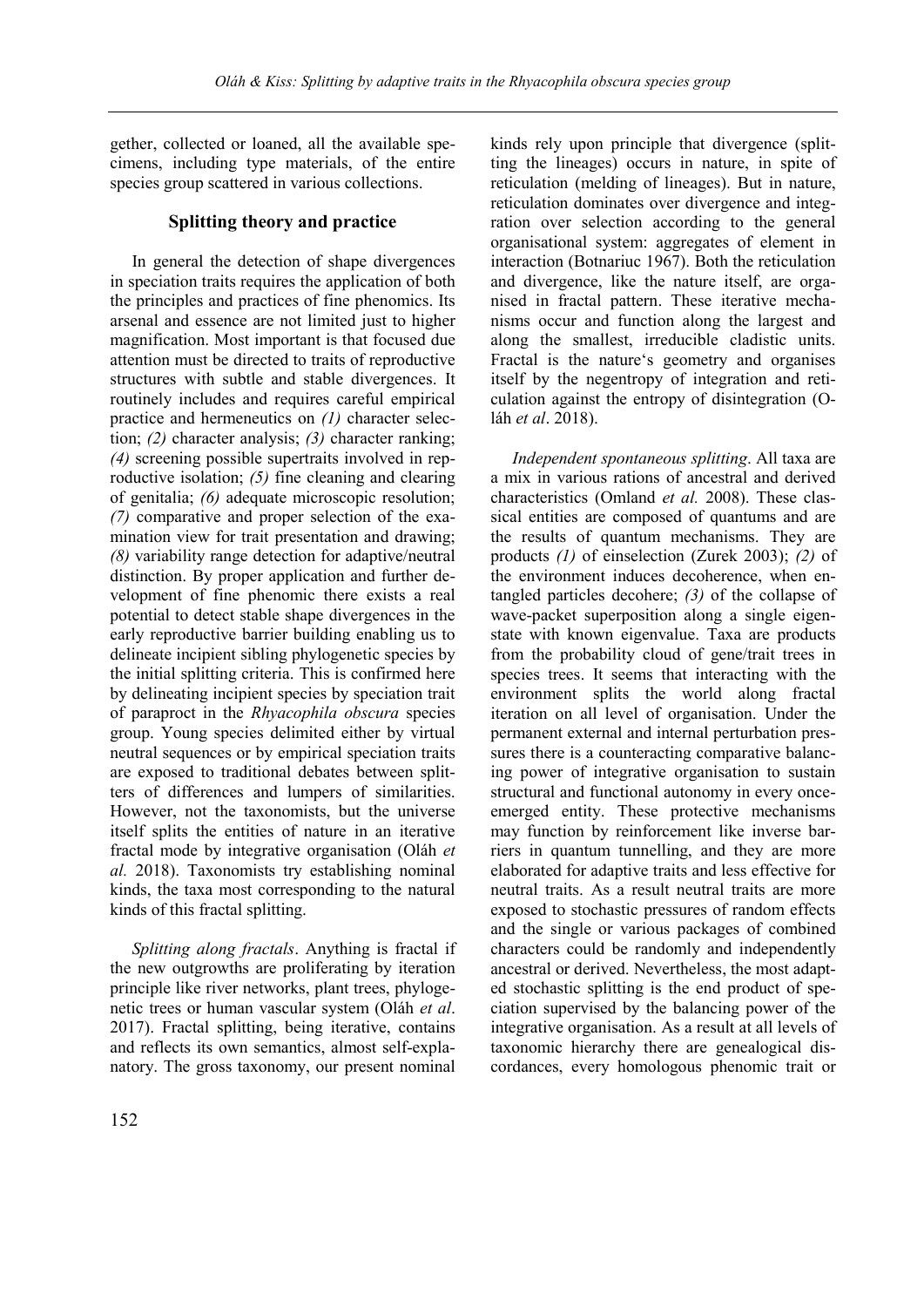nucleotide position may have their own true treelike history. The reality of dichotomic (or polytomic) phylogenetic trees is highly questioned, they are almost certainly reticulated (Oláh *et al.* 2018).

*Splitting principles*. Characters should not have equal value in phylogenetic analysis. But they usually have! Pheneticists work with large set of unweighted characters and without real hermeneutic analysis. Unweighted splitting, dominates in numerical taxonomy and in molecular sequence processing, remains blind without empirical hermeneutics. The phenetic species concept in taxonomy and phenetic clade construction in systematics do not give adequate importance to apomorphic characters of "evolutionary novelties". Applying large number of unweighted adult, larval or molecular characters with independent tree histories without hermeneutics we kill the reality of splitting.

*Splitting practices*. In this small species group we apply a simple demonstrative approach to reconstruct the possible splitting histories by empirical phenomics. We decide upon temporal sequences of splitting by character ranking of empirical parsimony in hermeneutics with the help of universal principles (Winther 2009, Schmitt 2016, Oláh *et al.* 2017) of *(1)* commonality: common equals primitive, character state present in the largest number of taxa is plesiomorphic; *(2)* generality: hierarchical concept: character state present in the entire group is plesiomorphic relative to alternative character state of a subset of that group; *(3)* complexity: following Williston (1914), Gregory (1935) and Schmid (1979): complex is plesiomorphic, calculating that complexity could arise, not only by incremental addition but by incremental subtraction (Oláh *et al.* 2014): the reduction in the number of structural parts could be associated with increasing complexity (Esteve-Altava *et al*. 2013); *(4)* locality or area: larger distributional area is accompanied with plesiomorphy, especially with peripatric siblings; *(5)* distinction between adaptive and neutral traits: subtle and stable adaptive contemporary divergences. We

use an empirical synthetic method for character definition by combining observed conditions along examined entities gained with analysing character by character or taxa by taxa based on observed ranges of variations obtained from population samples.

### **Splitting in** *Rhyacophila obscura* **group**

*Rhyacophila obscura* Martynov, 1927 was described from the region of "12 sources", 75 km NE from Tashkent, Uzbekistan as related, though not closely, to Siberian species of *R. depressa* Martynov, *R. sibirica* McLachlan and *R. lenae* Martynov (Martynov 1927). In his seminal study on joint treatment of the evolution and classification Ross (1956) has placed *R. obscura* together with *R. bidens* Kimmins, *R. scissa* Morton and *R. scissoides* into the *R. scissa* species group as an offshoot of *R. castanea* stem (Ross 1956). In his canonical study on the entire genus Schmid (1970) has removed *R. obscura* together with *R. bidens* from the *R. scissa* species group and placed them into the newly established *R. obscura* species group in the *R. castanea* stem of *R. philopotamoides* branch together with three new species *R. chenmo*, *R. chungse* and *R. sakyapa*.

Schmid (1970) has recognised that the epiproct (anal sclerite of Schmid) and the harpagones, the second segment of the gonopod split independently in this species group. The combination of these disharmoniously splitted traits has the power to delineate species, but result in different trees. The tree of epiproct shows dissimilar phylogenetic relations compared to gonopod tree. These discordant trait trees obscure lineage sorting. Which trait tree represents the species tree? The discordance created by different phylogenies of the different trait trees were absolved by giving higher ranking value to epiproct splitting. Theoretically he has based and constructed his species tree of the group on the epiproct tree and the gonopod splitting was considered secondary as a result of parallel evolution.

As we have discussed, in spite of the integrative organisation, unknown ratio of traits or trait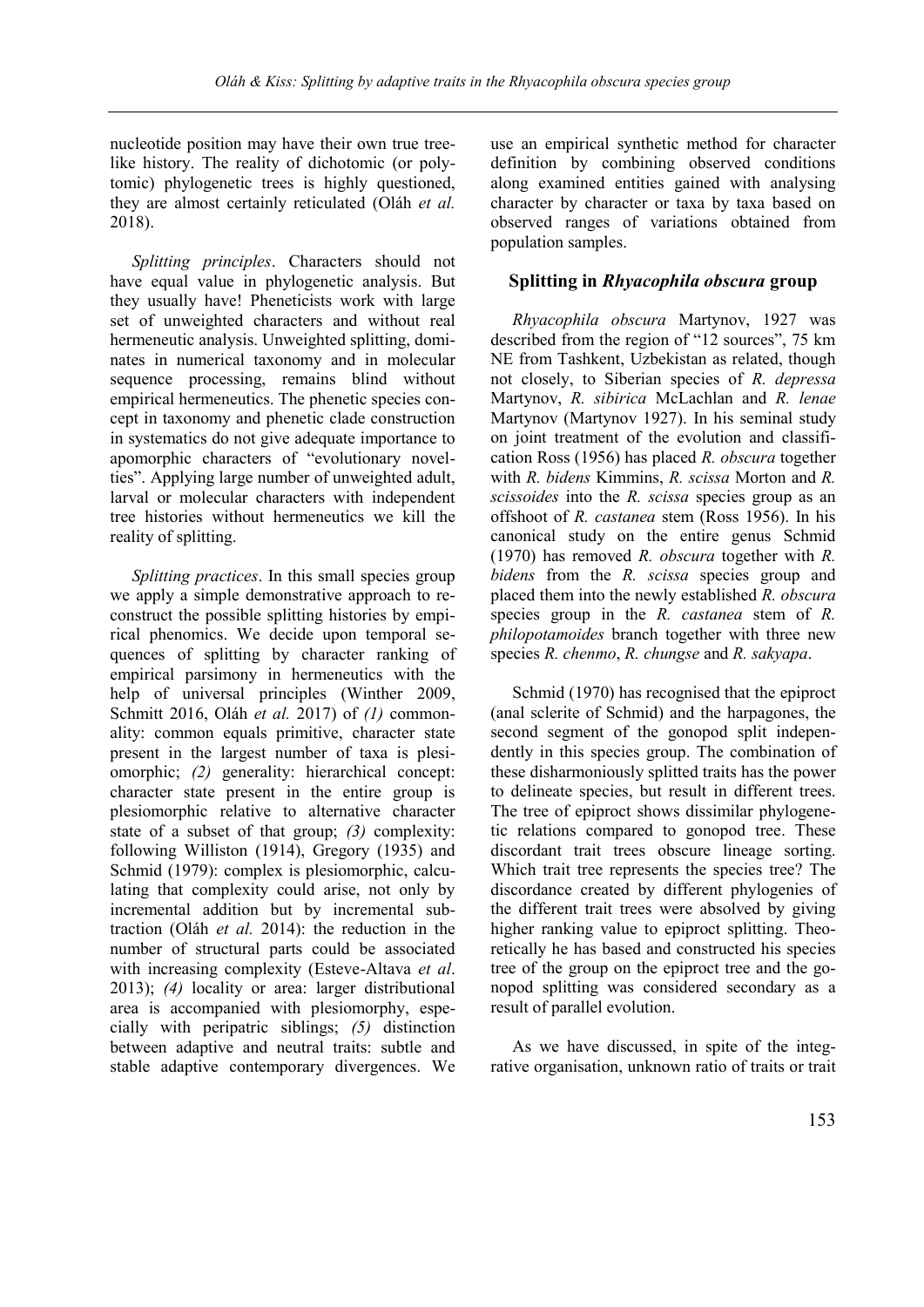aggregates may split independently and spontaneously in random, non-synchronous pattern. We agree with Schmid's construction of phylogeny giving higher splitting value to epiproct, but he has selected this option without any explanation or interpretation. Why he has given higher splitting value to epiproct is not communicated. Our hermeneutics is based upon the ranking/splitting principle of adaptive/neutral distinction. We have given higher importance in lineage splitting to epiproct and paraproct due to their adaptive divergences. The gonopod shape divergences were considered as neutral and random process driven, mostly stochastic product of integrative organisation against external and internal environmental impacts, realised under the random mechanisms of mutation, permutation, transmutation, perturbation, effective population size, gene flow, genetic drift, and recombination. Lineage splitting, the decision about the phylogenetic ranking value of the diverged traits in the *Rhyacophila obscura* species group was implemented by applying our principle of adaptive/neutral trait distinction in combination with the commonality/generality, complexity and locality/area ranking/splitting principles.

*Rhyacophila obscura*, the ancestral species of the species group has *(1)* the most robust/complex adaptive epiproct and paraproct, the traits liable to adaptive divergences in reproductive isolation; *(2)* the most common/general distribution of the adaptive ancestral epiproct in the complex; *(3)* and the largest distributional area. This ancestral species was diverged to *R. bidens*, to the ancestor of the complex splitted by the reduction of epiproct to a small bilobed structure. The ancestral complex of *R. obscura* and the first splitted complex of *R. bidens* have been further splitted both by contemporary adaptive paraproct reduction and by neutral stochastic shape divergences of segment X and harpagones.

*Rhyacophila obscura, the ancestral complex.* This complex has larger distribution area from Iran to Vietnam as compared to the *R. bidens* complex with more limited distributional area from India (Garhwal) to Myanmar. All lineages have large epiproct and further splits are produced by adaptive paraproct reduction in sexual integration of reproductive barrier building or by random shape divergences in neutral traits of segment X and gonopod.

*(1)* The nominate species represents the ancestral lineage of the species group with large reniform, subtriangular epiproct and large clavate paraproct and highly bilobed harpago. *R. obscura*: distributed from Iran to Myanmar.

*(2)* Subtriangular epiproct retained. Contemporary splitting by adaptive paraproct reduction is accompanied by the reduction of the dorsal lobe on the neutral trait of harpagones of gonopod. *R. atlagos* sp. nov. *R. kurta* sp. nov.: both new species diverged in the Fan-Si-Pan Mts. Vietnam.

*(3)* Subtriangular epiproct and clavate paraproct retained. Splitting is produced by neutral traits of segment X and gonopod. *R. chenmo*: distributed in India (Manipur). *R. sakyapa*: distributed in India (Pauri Garhwal).

*Rhyacophila bidens, the first splitted complex*. This complex is distributed from India (Garhwal) to Myanmar. Its all lineages have small reduced epiproct with bilobed shape and further splits are produced either by adaptive paraproct reduction in sexual integration of reproductive barrier building or by random shape divergences of harpagones.

*(1)* First ancestral splitting from *R. obscura* by epiproct reduction: *Rhyacophila bidens*.

*(2)* Contemporary splitting from *R. bidens* by paraproct reduction: *R. sudar* sp. nov.

*(3)* Splitting by neutral trait of gonopod: *R. chungse*.

*(4)* Contemporary splitting from *R. chungse* by paraproct reduction accompanied by neutral trait splits in segment X and harpagones: *R. amatulla* sp. nov.

### **MATERIALS**

To examine the fine structure of the paraproct we have borrowed type materials, holotype and paratypes of *Rhyacophila bidens* Kimmins, 1953 from the Swedish Museum of Natural History, as well as one paratype of *R. bidens* from the Canadian National Collection; paratypes of *R.*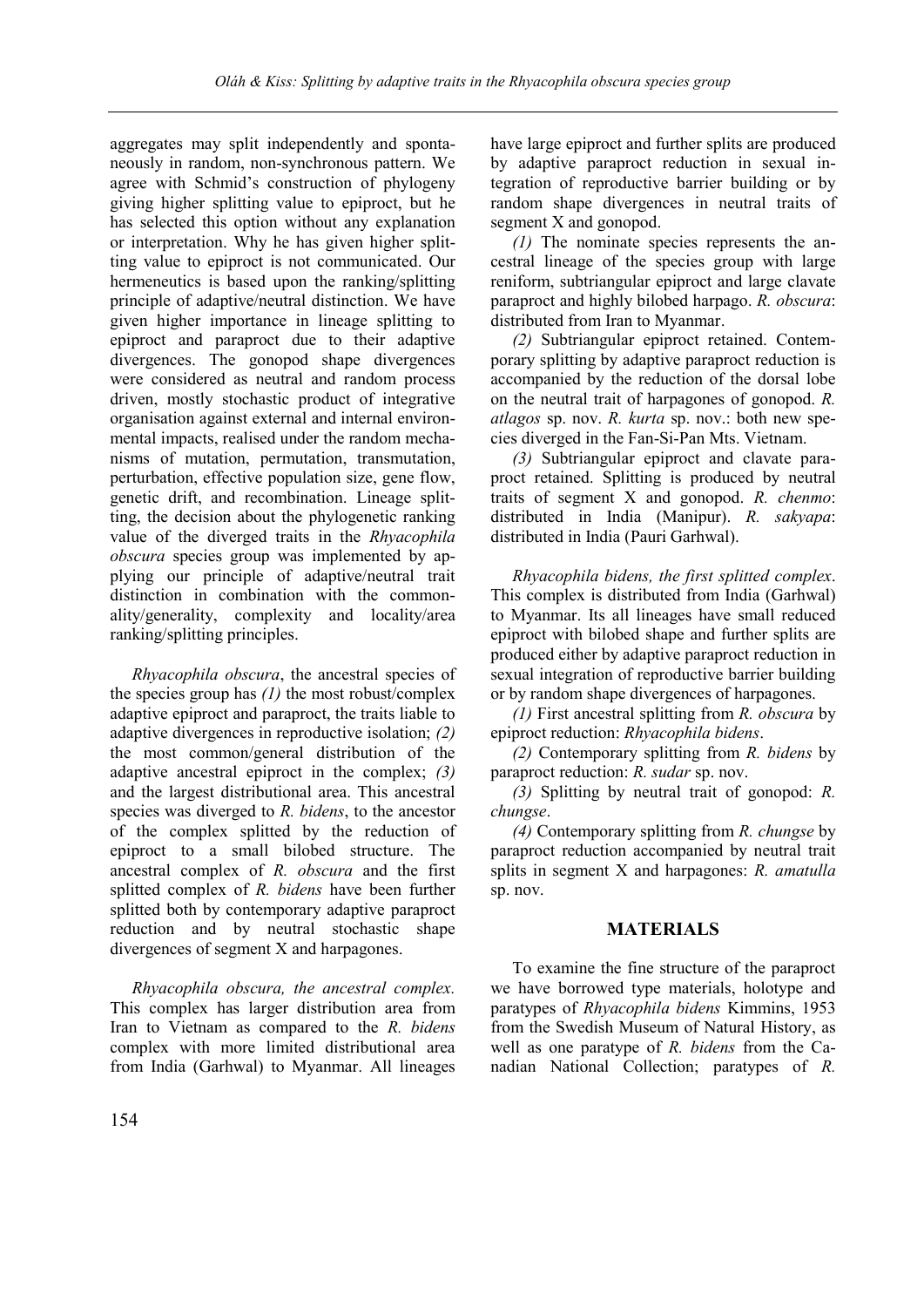*chenmo* Schmid, 1970, *R. chungse* Schmid, 1970 and *R. sakyapa* Schmid, 1970 from the Canadian National Collection as well as holotype of *R. szaboi* from the Mátra Museum of the Hungarian Natural History Museum. Non-type materials of *R. bidens* were borrowed from Royal Ontario Museum determined by Brian Armitage and from the Canadian National Collection determined by Fernand Schmid. Specimens from Nepal were available from Kiss Private Collection and the two specimens from Vietnam, those initiated this study were received from the Hungarian Natural History Museum.

**Depositories.** Canadian National Collection, Ottawa, Canada (CNC); Kiss Private Collection (KPC); Mátra Museum of the Hungarian Natural History Museum, Gyöngyös, Hungary (MM); Oláh Private Collection, Debrecen, Hungary, under national protecttion of the Hungarian Natural History Museum (OPC); Royal Ontario Museum, Toronto, Canada (ROM); Swedish Museum of Natural History, Stockholm, Sweden (SMNH)

### **TAXONOMY**

#### *Rhyacophila assamensis* **sp. nov.**

#### (Figures 1−4)

*Rhyacophila chungse* Schmid, 1970:152. 5 paratypes: India, Assam, Kameng, from five localities. The holotype is described from India (Manipur). The 5 paratypes from Assam proved to represent a diverged distinct new species. Misidentification!

*Material examined*. *Holotype*. **India**, Assam, Kameng Frontier Division, Ankaling, 2100 ft., 12.III.1961, leg. F. Schmid (1 male CNC). *Paratyes*. India, Assam, Kameng Frontier Division, Lungdur, 2800 ft., 16.V.1961, leg. F. Schmid (1 male CNC). India, Assam, Kameng Frontier Division, Lungdur, 2800 ft., 11−12.X. 1961, leg. F. Schmid (2 males CNC). India, Assam, Kameng Frontier Division, Bokhar, 2200−2500 ft., 28.V.1961, leg. F. Schmid (1 male CNC). India, Assam, Kameng Frontier Division, Amatulla, 1800 ft., 17.V.1961, leg. F. Schmid (1 male OPC).

*Diagnosis*. A member of the *R. bidens* complex. A new species of the contemporary splitting from *R. chungse* by paraproct reduction accompanied by neutral trait splits in segment X and harpagones. *R. assamensis* sp. nov. is most close to *R. chungse* Schmid, 1970, but differs by having filiform paraproct in caudal view, not the ancestral form of clavate paraproct; epiproct is widely bilobed, not narrow; the neutral trait of segment X tapering triangular, not digitate both in dorsal and ventral view; the neutral trait of harpagones bilobed and the ventral lobe broad, not slender.

*Description*. Male (in alcohol). Body, appendages and wings brown, maxillary palp formula I-II-IV-V-III, forewing length 11 mm; forewing mottled, thyridial spot conspicuous, small hyaline spot visible on the margin of the apical cells.

*Male genitalia*. Segment IX is longer dorsad than ventrad. Segment X as long as wide with rounded triangular excision in dorsal view; small bilobed epiproct (anal sclerite) present and the mesal and lateral lobes widely separated; paraproct composed of tergal strap and sclerotized Ushaped apical band with reduced, slim filiform median lobe. Gonopod bisegmented; harpagones bilobed, ventral lobe longer almost as broad as the dorsal lobe. Phallic organ composed of phallobase (short phallotheca and most developed endotheca), aedeagus and parameres; parameres stout erectile processes, capitate by short dorsal and long ventral setae; phallothecal tenon and gonopodal tendon well developed; aedeagus with single dorsal and bifid ventral arms.

*Etymology*. Named after the locus typicus.

#### *Rhyacophila atlagos* **sp. nov.**

#### (Figures 5−8)

*Material examined*. *Holotype*. **Vietnam**, Lao Cai Province, Fan-Si-Pan Mts, 16km NW Sa Pa, 1800 m, 16.III.1998, light leg. L. Peregovits & T. Vásárhelyi (1 male, HNHM). *Paratypes*. Lao Cai Province, Sapa, large waterfall on rd. from Sapa to Lai Chau, 8.V.1995, UV light, leg. D. Currie, B. HUBLEY & J. SWANN (6 males, ROM; 3 males OPC).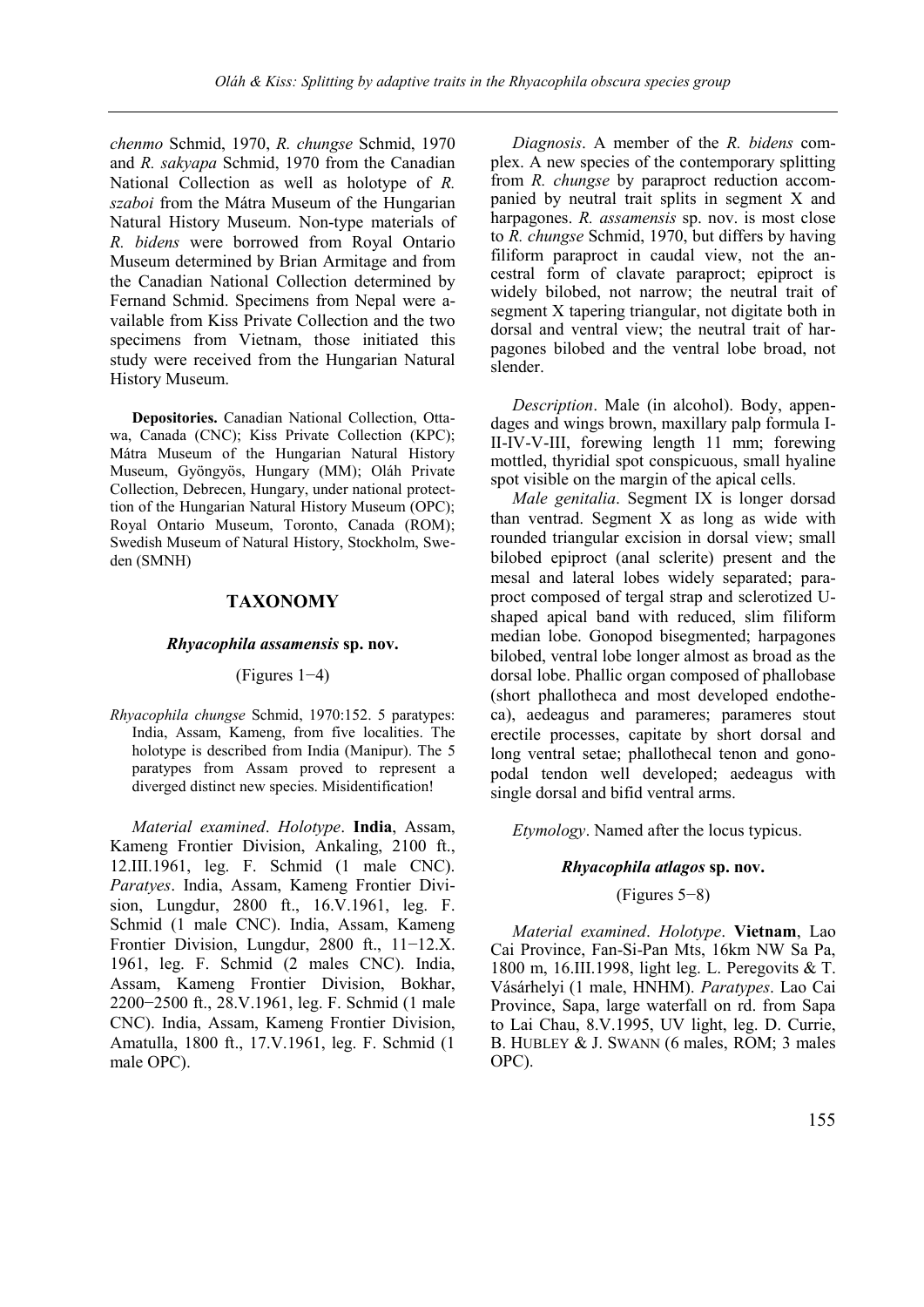

**Figures 1−4.** *Rhyacophila assamensis* sp. nov. Holotype male: 1 = segment X, epiproct and paraproct in lateral view; 2 = segment X in dorsal view; 3 = segment X, epiproct and paraproct in caudal view; 4 = left harpago in lateral view.



**Figures 5−8.** *Rhyacophila atlagos* sp. nov. Holotype male: 5 = genitalia in lateral view; 6 = phallic organ in lateral view;  $7 =$  segment X in dorsal view;  $8 =$  segment X, epiproct and paraproct in caudal view.

*Diagnosis*. A member of the *R. obscura* ancestral species complex having the retained subtriangular epiproct present. Contemporary splitting by adaptive paraproct reduction is accompanied by the reduction of the dorsal lobe on the neutral trait of harpagones of gonopod. *R. atlagos* sp. nov. is most close to *R. kurta* sp. nov. but differs by having segment X wider than long; harpagones with less excised, not step-wise apical margin in lateral view; median lobe on paraproctal complex abbreviated to a medium-sized plate, not lost.

*Description*. Male (in alcohol). Body, appendages and wings brown, maxillary palp formula I-II-IV-V-III, forewing length 11 mm; forewing mottled, thyridial spot conspicuous, small hyaline spot visible on the margin of the apical cells.

*Male genitalia*. Segment IX longer dorsad than ventrad. Segment X shorter than wide with short V-shaped excision in dorsal view; subtriangular epiproct (anal sclerite) present; paraproct composed of tergal strap and robust sclerotized Ushaped apical band with medium-sized plate-like median lobe. Gonopod bisegmented; harpago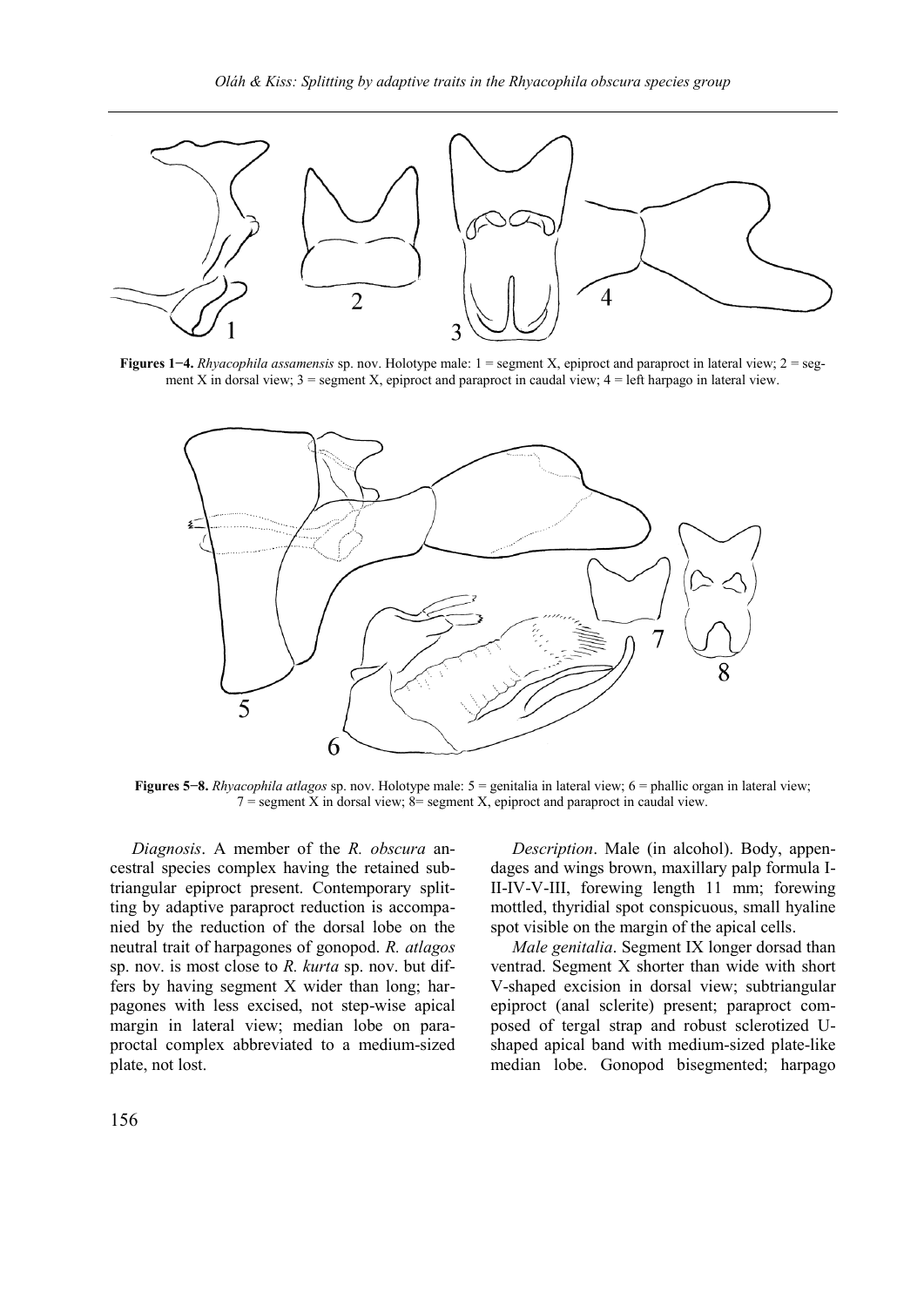elongated. Phallic organ composed of phallobase (short phallotheca and most developed endotheca), aedeagus and parameres; parameres stout erectile processes, capitate by short dorsal and long ventral setae; phallothecal tenon and gonopodal tendon well developed; aedeagus with single dorsal and bifid ventral arms.

*Etymology*. *atlagos* from "átlagos" average in Hungarian, refers to the average size of the median lobe (lingua at Schmid) of the paraproctal complex (apical band of Schmid).

### *Rhyacophila bidens* **Kimmins, 1953**

### *Rhyacophila szaboi* Kiss, 2013: 23−26. **Syn. nov.**

*Material examined*. *Holotype*. **Myanmar**, N. E. Burma, Kambaiti, 7000 ft., 30.IV.1934, R. Malaise. The entire holotype is mounted in single permanent slide: 4 wings, abdomen, right gonopod and rest of the body, deposited in SMNH. *Paratypes*. Myanmar, N.E. Burma, Kambaiti, 7000 ft., 12-22.VI.1934, R. Malaise. NHRS-Kajo 000000362, on green label: 8979 E 95+. Pinned intact specimen, abdomen cleared, placed in plastic vial with glycerine, closed with plastic plug, deposited in SMNH. Myanmar: N.E. Burma, Kambaiti, 23.V.1934, Malaise. Pinned specimen, abdomen cleared, mounted in permanent slide, deposited in CNC. *Non-type material*. **India**, **Manipur**, Chingsao, 14.VI.1960, leg F. Schmid (1 male, CNC). India, **Assam**, Kameng, Chug, 25−31.VII.1961, leg F. Schmid (3 males, CNC). India, Assam, Kameng, Rupa, 5500 ft. 26.VIII. 1961, leg. F. Schmid (1 male, OPC). India, Assam, Kameng, Domkho, 8.IX.1961, leg. F. Schmid (2 males, CNC). India, Assam, Kameng, Talung Dzong, 6.VI.1961, leg. F. Schmid (2 males, CNC). India, Assam, Kameng, Shergaon, 29.VIII.1961, leg. F. Schmid (3 males, CNC). India, Assam, Kameng, Rahung, 16.VII.1961, leg. F. Schmid (3 males, CNC). India, Assam, Kameng, Bilo La, 10.VI.1961, leg. F. Schmid (2 males, CNC). India, Assam, Kameng, Dirang Dzong, 18.VII.1961, leg. F. Schmid (3 males, CNC). India, Assam, Kameng, Nyukmadon, 4.VIII.1961, leg. F. Schmid (3 males, CNC). India, Assam, Kameng, Phutang, 28.IX.1961, leg. F. Schmid (1 male, CNC). India, Assam, Kameng, Phutang, 29−30.IX.1961, leg. F. Schmid (1 male, CNC). India, Assam, Kameng, Phutang, 1−4.X.1961, leg. F. Schmid (1 male, CNC). India, Assam, Kameng, Nakhu, 4.VII.1961, leg. F. Schmid (1 male, CNC). India, Assam, Kameng, Kujjalong, 28−30.VI.1961, leg. F. Schmid (1 male, CNC). India, Assam, Kameng, Moshing, 6800 ft., 4−7.IX.1961, leg. F. Schmid (1 male, CNC; 1 male, OPC). India, Assam, Kameng, Moshing, 6800 ft., 8−10.IX.1961, leg. F. Schmid (1 male, CNC). India, **Sikkim**, Chumtang, 5120 ft, 16−23.VII.1949, leg. F. Schmid (1 male, OPC). India, Sikkim, Chateng, 8700 ft, 12.VI.1959, leg. F. Schmid (1 male, CNC). India, Sikkim, Shingba, 10400 ft, 30.VI.1959, leg. F. Schmid (1 male, OPC). India, Sikkim, Gey, 11650 ft, 18.V. 1959, leg. F. Schmid (1 male, CNC). India, Sikkim, Zomphuk, 6500 ft, 1.X.1959, leg. F. Schmid (3 males, CNC). India, Sikkim, Yugang, 6500 ft, 24.VII.1959, leg. F. Schmid (1 male, CNC; 1 male, OPC). India, Sikkim, Zema, 8900 ft, 11.VI.1959, leg. F. Schmid (3 males, CNC). India, Sikkim, Teng, 4600 ft, 1.VIII.1959, leg. F. Schmid (1 male, CNC; 1 male, OPC). India, Sikkim, Lachung, 8610 ft, 2.-13.VII.1959, leg. F. Schmid (3 males, CNC). India, Sikkim, Selep, 7000 ft, 27.VII.1959, leg. F. Schmid (2 males, CNC). India, Sikkim, Lathong, 6500 ft, 26.VII. 1959, leg. F. Schmid (2 males, CNC). India, Sikkim, Namnasa, 10000 ft, 26.VII.1959, leg. F. Schmid (2 males, CNC). India, Sikkim, Yoksam, 5600 ft, 30.IX.1959, leg. F. Schmid (3 males, CNC). **Nepal**, *Holotype* of *Rhyacophila szaboi* Kiss, 2013. Mt. Kalinchok, 5 km W of Bigu, 27° 62'N, 86°03'E, 2000 m, by light trapping, 3.VII. 1997, leg. M. Hreblay & K. Csák (deposited in the Mátra Muzeum, Gyöngyös, Hungary). *Paratypes* of *Rhyacophila szaboi* Kiss, 2013. Mt. Kalinchok, 5 km W of Bigu,  $27^{\circ}62^{\prime}$ N,  $86^{\circ}03^{\prime}$ E, 2000 m, by light trapping, 3.VII.1997, leg. M. Hreblay & K. Csák (2 males, OPC). Nepal, Ktmd. Godavari, 6000', 14−15.VII.1967, Can. Nepal Exped. (5 males, CNC). Nepal, Ganesh Himal, 1 km N of Nesim, 28°08'N, 85°17'E, 2600 m, 11.III.1996, leg. L. Bodi & Gy. Makranczy (1 male, OPC). Nepal, East Nepal, Surke Danda, 4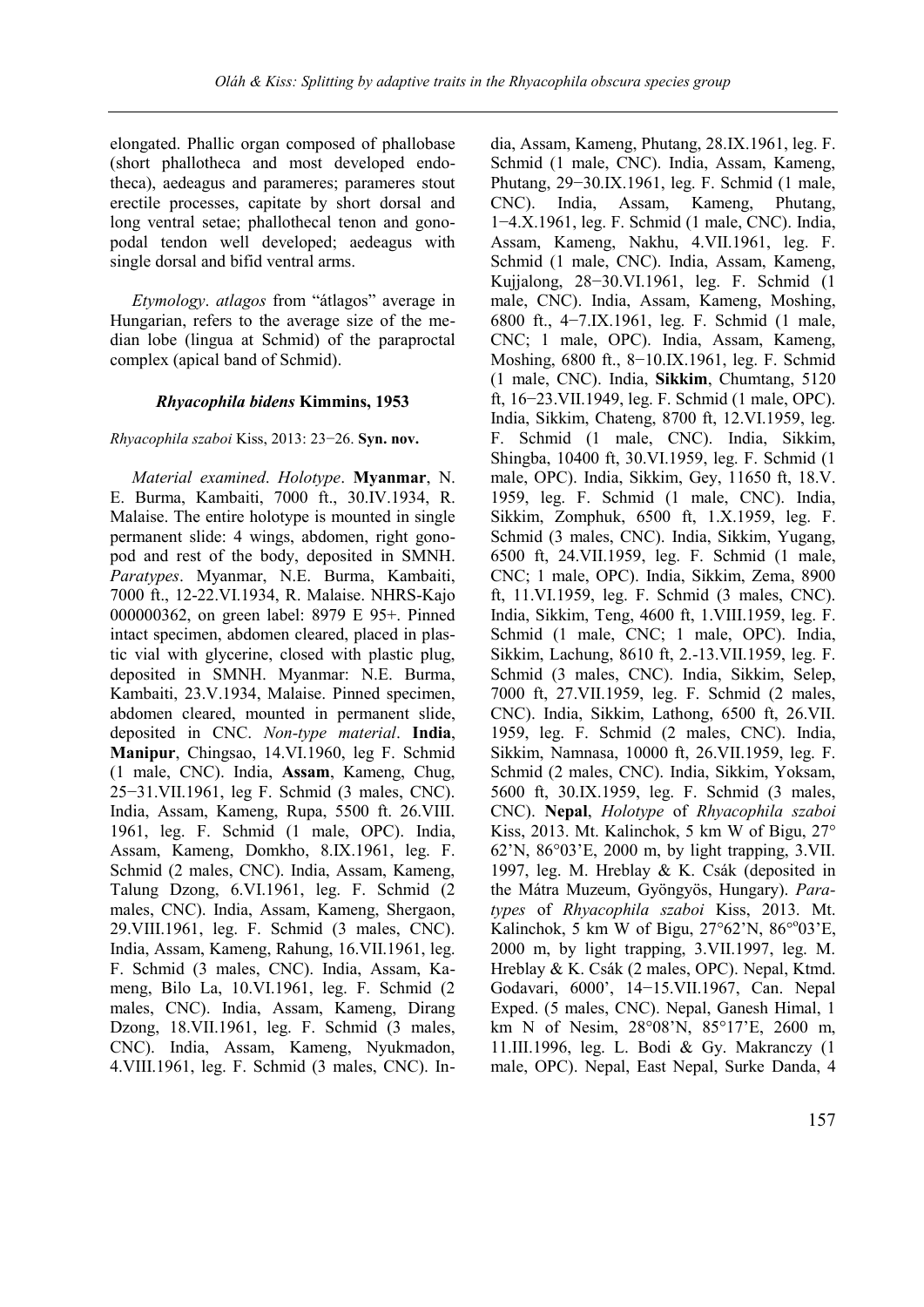km NE of Suketar, Lalik Kharka, 2350 m, 9.VI.1997, leg. M. Hreblay & L. Szécshenyi (1 male, OPC). Nepal, Mt. Kalinchok, 2 km N of Tarebhir, 2600 m, 2.VII.1997, leg. M. Hreblay & K. Csák (2 males, OPC).

*Distribution*. Myanmar, India (Garhwal, Manipur, Assam, Sikkim), Nepal

### *Rhyacophila chenmo* **Schmid, 1970**

*Material examined*. *Paratypes*. **India**, Manipur, Sirohi Kashong, 7000 pds, petit torrent, 11−13.VII.1960, leg. F. Schmid (1 male, CNC).

### *Rhyacophila chungse* **Schmid, 1970**

*Material examined*. *Paratypes*. **India**, Manipur, Chingsao, 5400 ft., 13.VI.1960, leg. F. Schmid (1 male, CNC). India, Manipur, Chingsao, 3800 ft., 14.VI.1960, leg. F. Schmid (2 males, CNC; 1 male OPC). India, Manipur, Langdang, 5300 ft., 5.VI.1960, leg. F. Schmid (1 male, CNC). India, Manipur, Sirohi Kashong, 6000 ft., 9.VI.1960, leg. F. Schmid (1 male, CNC). India, Manipur, Loni, 4500−5500 ft., 16.VI.1960, leg. F. Schmid (1 male, CNC).

### *Rhyacophila kurta* **sp. nov.**

(Figures 9−12)

*Rhyacophila bidens* Kimmins, 1953. Armitage & Arefina 2003: 114−116. Among the examined 44 male paratypes we have found 35 *R. kurta* sp. nov. and 9 *R. atlagos* sp. nov. specimens. The drawings are probably from a specimen of *R. kurta*. Misidentification!

*Material examined*. *Holotype*. **Vietnam**, Lao Cai Province, Fan-Si-Pan Mts, 3km NW Cat Cat, 2000m, 4.VII.1997, light leg. G. Kósa (1 male, HNHM). *Paratypes*. Lao Cai Province, Sapa, large waterfall on rd. from Sapa to Lai Chau, 8.V.1995, UV light, leg. D. Currie, B. Hubley & J. Swann (26 males, ROM; 9 males, OPC).

*Diagnosis*. A member of the *R. obscura* ancestral species complex having the retained subtriangular epiproct present. Contemporary splitting by adaptive almost complete paraproct reduction is accompanied by the reduction of the dorsal lobe on the neutral trait of harpagones of gonopod. *R. kurta* sp. nov. is most close to *R. atlagos*  sp. nov. but differs by having segment X longer than wide; harpagones with more excised, stepwise apical margin in lateral view; median lobe on paraproctal complex abbreviated, almost lost, not a medium-sized plate.

*Description*. Male (in alcohol). Body, appendages and wings brown, maxillary palp formula I-II-IV-V-III, forewing length 11 mm; forewing mottled, thyridial spot conspicuous, small hyaline spot visible on the margin of the apical cells.

*Male genitalia*. Segment IX longer dorsad than ventrad. Segment X longer than wide with rounded excision in dorsal view; small triangular epiproct (anal sclerite) present; paraproct composed of tergal strap and robust sclerotized U-shaped apical band with abbreviated median lobe. Gonopod bisegmented; harpago short with stepwise apical margin. Phallic organ composed of phallobase (short phallotheca and most developed endotheca), aedeagus and parameres; parameres stout erectile processes, capitate by short dorsal and long ventral setae; phallothecal tenon and gonopodal tendon well developed; aedeagus with single dorsal and bifid ventral arms.

*Etymology*. *kurta* from "kurta" short in Hungarian, refers to the abbreviated very short mesal lobe (lingua at Schmid) of the paraproctal complex (apical band of Schmid).

# *Rhyacophila obscura* **Martynov, 1927**

*Material examined*. **Afghanistan**, Hindukush, Salangtal, Ejan, 2050 m, 11.X.1952, leg. J. Klapperich (1 male, OPC). **Kazakhstan**, Zaliskiy Alatau Mts. 15 km S of Issyk, Issyk lake, 1710 m, 6. X.2002, leg. B. Benedek & T. Csővári (1 male, 1 female, OPC). Province Almaty, Almatinsky Zapovednik, Issyk valley, 1800−2000 m, 77°30'E, 43°15'N, UV light trap, 20−21.VII.1997, leg. A. Orosz (1 male, HNHM). **Myanmar**, Burma, Mishmi Hills, Lohit River, 16.III.1935, leg. M. Steele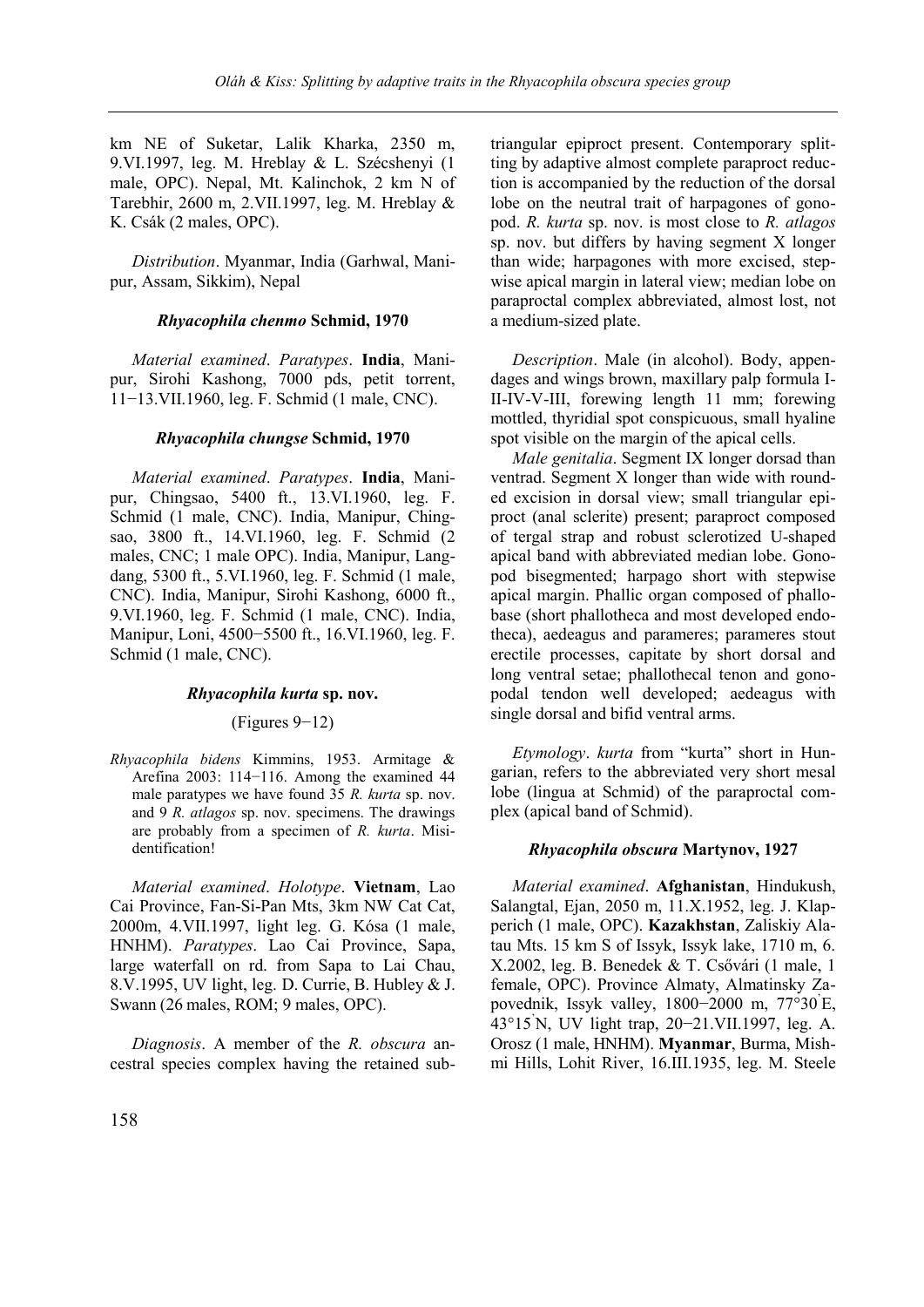

**Figures 9−12**. *Rhyacophila kurta* sp. nov. Holotype male: 9 = segment X, epiproct and paraproct in lateral view; 10 = segment X in dorsal view; 11 = segment X, epiproct and paraproct in caudal view; 12 left harpago in lateral view.

(1 male, OPC). **Nepal**, East Nepal, Deorali Danda, 1 km N of Yamphudin, 1850 m, 12.V.1997, leg. M. Hreblay & L. Szécshenyi (1 male, OPC). **Pakistan,** Sost, 2800 m, 16.VI.1992, light leg. G. Csorba & M. Hreblay (1 male, OPC). Pakistan, Hindukush Mts. 5 km E. of Shandur Pass, 3750 m, 21.VIII.2001, leg. B. Benedek & G. Ronkay (1 male, HNHM). Pakistan, Karakoram Mts, Chapurson y. near Rhaminji, 2500 m, 27. VIII.2001, leg. B. Benedek & G. Ronkay (1 male, HNHM). Pakistan, Kashmir, Bubin, lower, 17. VIII.2001, leg. B. Benedek & G. Ronkay (5 males, HNHM). Pakistan, Kashmir, Deosai Mts. Bubin 3150 m, 13.VIII.2001, leg. B. Benedek & G. Ronkay (1 male, HNHM).

*Remarks*. Widely distributed species reported from Iran, Pakistan, China (Xinjiang), Nepal, Bhutan, Kazakhstan, India (Himachal Pradesh) and here we report it from Afghanistan and Myanmar.

#### *Rhyacophila sakyapa* **Schmid, 1970**

*Material examined*. *Paratypes*. **India**, Pauri Garhwal, Ukhal, 16.V.1958, leg. F. Schmid (1 male, CNC). India, Pauri Garhwal, Ukhal, 12.V. 1958, leg. F. Schmid (1 male, CNC). India, Pauri Garhwal, Binaik Chatti, 1−2.VII.1958, leg. F. Schmid (1 male, CNC). India, Pauri Garhwal, Tarsali, 6−7.V.1958, leg. F. Schmid (2 males, CNC; 1 male, OPC).

#### *Rhyacophila sudar* **sp. nov.**

#### (Figures 13−16)

*Material examined*. *Holotype*. **India**, Pauri Garhwal, Akhrotkoti, 5700−6500 ft., 17−18.V. 1958, leg. F. Schmid, identified as *R. bidens* by Schmid, (1 male, CNC). *Paratypes*, same as holotype (1 male, CNC; 1 male, OPC). **India**, Sikkim, Uttare, 6950 ft., 5.IV.1959, leg. F. Schmid (2 males, CNC; 1 male OPC). India, Sikkim, Ramtang, 5780 ft., 24.VI.1959, leg. F. Schmid (3 males CNC). India, Sikkim, Dentham, 4500 ft., 4.IV.1959, leg. F. Schmid (1 male CNC). India, Sikkim, Sirwani, 1150 ft., 1.V.1959, leg. F. Schmid (1 male CNC). India, Sikkim, Nanga, 5000 ft., 11.V.1959, leg. F. Schmid (2 males CNC). India, **Assam**, Kameng, Chug, 14.IV.1961, leg F. Schmid (2 males, CNC; 1 male, OPC).

*Diagnosis*. Having small bilobed epiproct *R. sudar* sp. nov. is a member of the *R. bidens* complex. A new species of the contemporary splitting from *R. bidens* by adaptive paraproct reduction accompanied by neutral trait splits in segment X and harpagones. *R. sudar* sp. nov. is most close to *R. bidens* Kimmins, 1953, but differs by having highly reduced filiform and abbreviated paraproct in caudal view, not the ancestral form of clavate paraproct of *R. bidens*; the neutral trait of segment X rather digitiform both in dorsal and ventral view, not tapering triangular; the neutral trait of harpagones with lower and longer dorsum.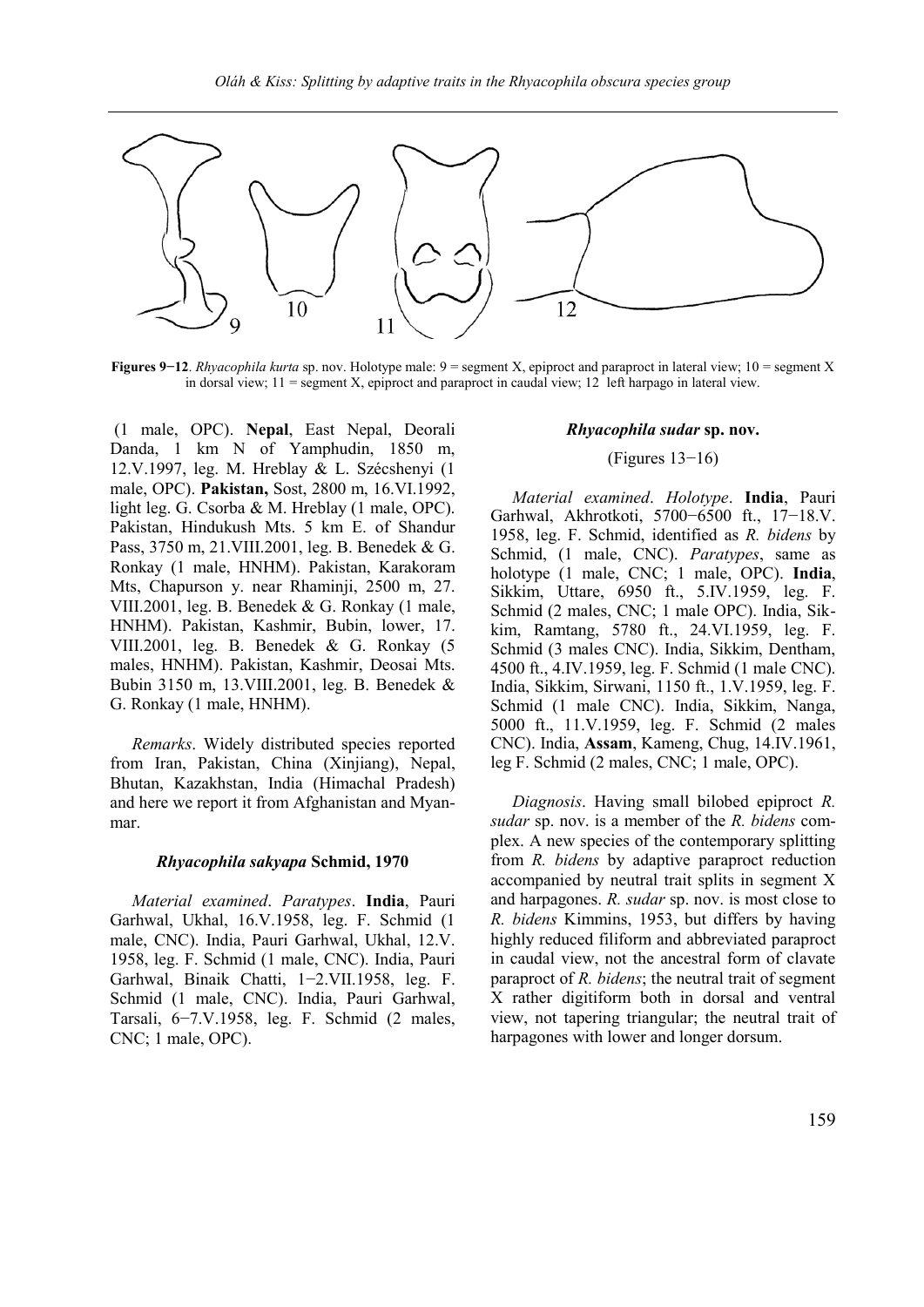

**Figures 13−16.** *Rhyacophila sudar* sp. nov. Holotype male: 13 = segment X, epiproct and paraproct in lateral view; 14 = segment X in dorsal view; 15 = segment X, epiproct and paraproct in caudal view;  $16$  = left harpago in lateral view.

*Description*. Male (in alcohol). Body, appendages and wings brown, maxillary palp formula I-II-IV-V-III, forewing length 11 mm; forewing mottled, thyridial spot conspicuous, small hyaline spot visible on the margin of the apical cells.

*Male genitalia*. Segment IX is longer dorsad than ventrad. Segment X longer than wide with rounded triangular excision in dorsal view; small bilobed epiproct (anal sclerite) present and the mesal and lateral lobes well separated; paraproct composed of tergal strap and sclerotized U-shaped apical band with reduced, slim filiform median lobe. Gonopod bisegmented; harpagones monolobed, dorsum low and long. Phallic organ composed of phallobase (short phallotheca and most developed endotheca), aedeagus and parameres; parameres stout erectile processes, capitate by short dorsal and long ventral setae; phallothecal tenon and gonopodal tendon well developed; aedeagus with single dorsal and bifid ventral arms.

*Etymology*. sudar from "sudár" slender, slim in Hungarian, refers to the slim median lobe (lingua at Schmid) of the paraproctal complex (apical band of Schmid).

**Acknowledgement** − We thank Brian J. Armitage and Tatyana I. Arefina for sending specimens collected by Canadian zoologist in Vietnam and stored in the Royal Ontario Musem; Kjell Arne Johanson head of Zoological Department for sending holotype and 3 paratypes of *Rhyacophila bidens* deposited at the Swedish Museum of Natural History; Tibor Kovács collection manager at the Mátra Museum of the Hungarian Natural History Museum for providing the holotype of *Rhyacophila szaboi* Kiss and Owen Lonsdale, collection manager at the Canadian National Collection for providing type and non-type materials collected by Fernand Schmid in various states of India.

#### **REFERENCES**

- ARMITAGE B.J. & AREFINA T.I. (2003): Th genus *Rhyacophila* Pictet (Trichoptera: Rhyacophilidae) in Vietnam. *Aquatic Insects,* 25(2): 95–124. doi: [10.1076/aqin.25.2.95.14037](http://dx.doi.org/10.1076/aqin.25.2.95.14037)
- BOTNARIUC, N. (1967): *Principii de biologie generală*. Editura Academiei Republicii Socialiste Romania, Bucuresti. 142 pp.
- KISS, O. (2013): Three new species of *Rhyacophila* (Trichoptera, Rhyacophilidae) from Asia. *Acta Zoologica Academiae Scientiarum Hungaricae,* 59(1): 13−29.
- MARTYNOV, A. (1927): Contributions to the aquatic entomofauna of Turkestan. I. Trichoptera annulipalpia. *Annuaire du Musée Zoologique de l'Academie des Sciences de l'URSS,* 28: 162−192.
- OLÁH, J., BESHKOV, S., CHVOJKA, T.P., CIUBUC, C., COPPA, G., IBRAHIMI, H., KOVÁCS, T., MEY, W. & OLÁH, J. JR. (2017): Revision of Drusinae subfamily (Trichoptera, Limnephilidae): divergence by paraproct and paramere, speciation in isolation by integration. *Opuscula Zoologica, Budapest,* 48 (Suppl. 1): 3−228. doi[: 10.18348/opzool.2017.S1.3](http://dx.doi.org/10.18348/opzool.2017.S1.3)
- OLÁH, J., ANDERSEN, T., BESHKOV, S., CIUBUC, C., COPPA, G., IBRAHIMI, H., KOVÁCS, T., OLÁH, J. JR. & SZCZESNY, B. (2018): Unified phylogenetic species concept: taking subspecies and race out of science: postmodern theory applied to the *Potamophylax cingulatus* species group (Trichoptera, Limnephilidae). *Opuscula Zoologica, Budapest,*  49(1): 33−70. doi[: 10.18348/opzool.2018.1.33](http://dx.doi.org/10.18348/opzool.2018.1.33)
- OLÁH, J., KOVÁCS, T. & IBRAHIMI, H. (2018): *Agaphylax*, new limnephilid genus (Trichoptera) from the Balkan: Lineage ranking by adaptive paramere. *Opuscula Zoologica, Budapest,* 49(1): 77−89. doi: [10.18348/opzool.2018.1.77](http://dx.doi.org/10.18348/opzool.2018.1.77)